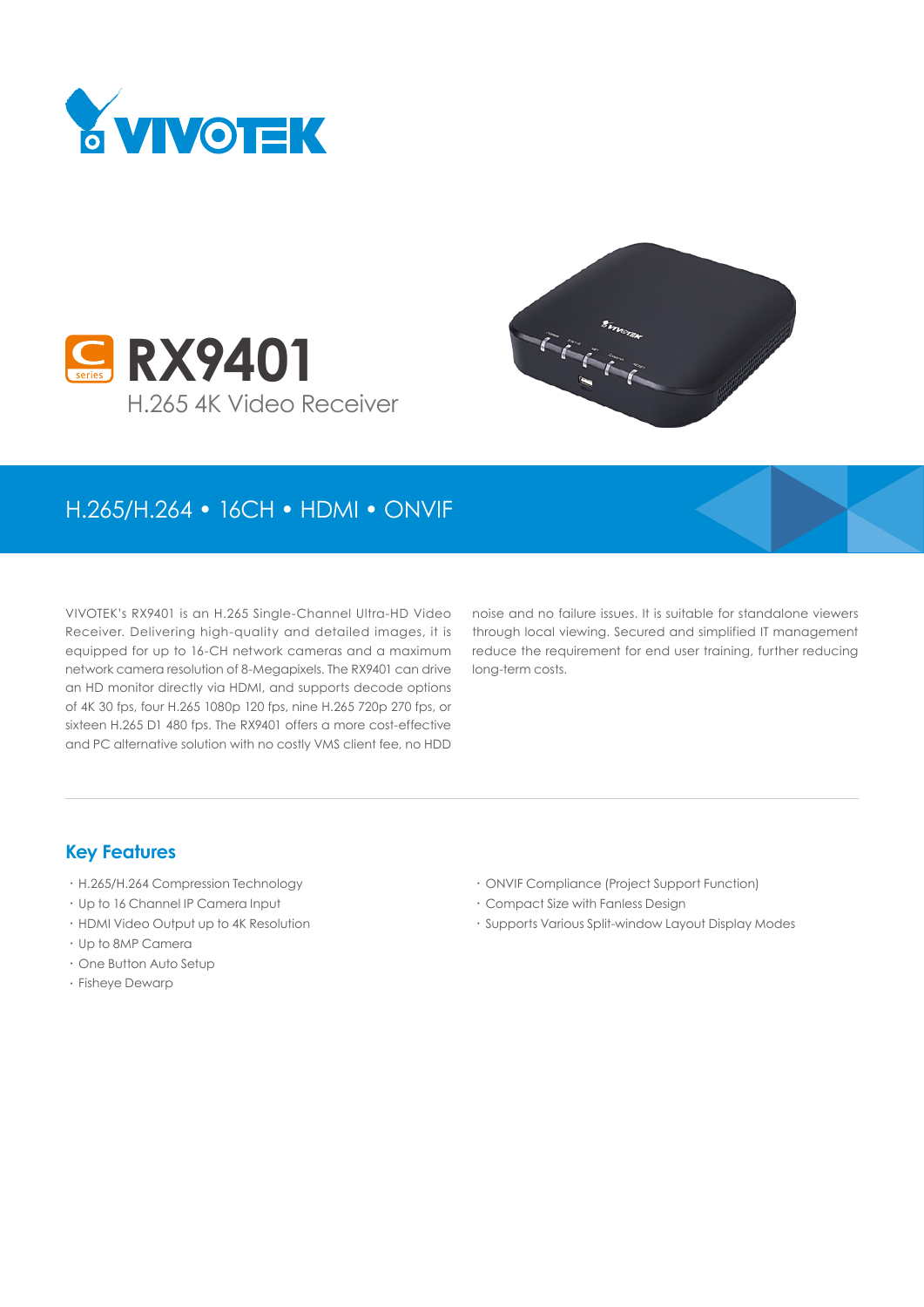## **Highlight Features**

#### **Various Split-window Layout & Fisheye Dewarp Support**

The RX9401 provides various split modes for layout display (1x1, 2x2, 3x3, 1P+3, 2P+3, 1M+5, 1P+6, 3V, 1M+12, 4x4) and supports VIVOTEK's fisheye camera Fisheye Dewarp function, which provides multiple dewarping modes to ensure the correct angle of video view and detailed information for flexible usage.



## **System Structure**



## **Product - Ordering Information**

| Model      | <b>Part Number</b> |
|------------|--------------------|
| RX9401, AU | 100178930G         |
| RX9401, EU | 100178910G         |
| RX9401, JP | 100178940G         |

| <b>Model</b> | <b>Part Number</b> |
|--------------|--------------------|
| RX9401, UK   | 100178920G         |
| RX9401, US   | 100178900G         |

## **Mechanical Information**

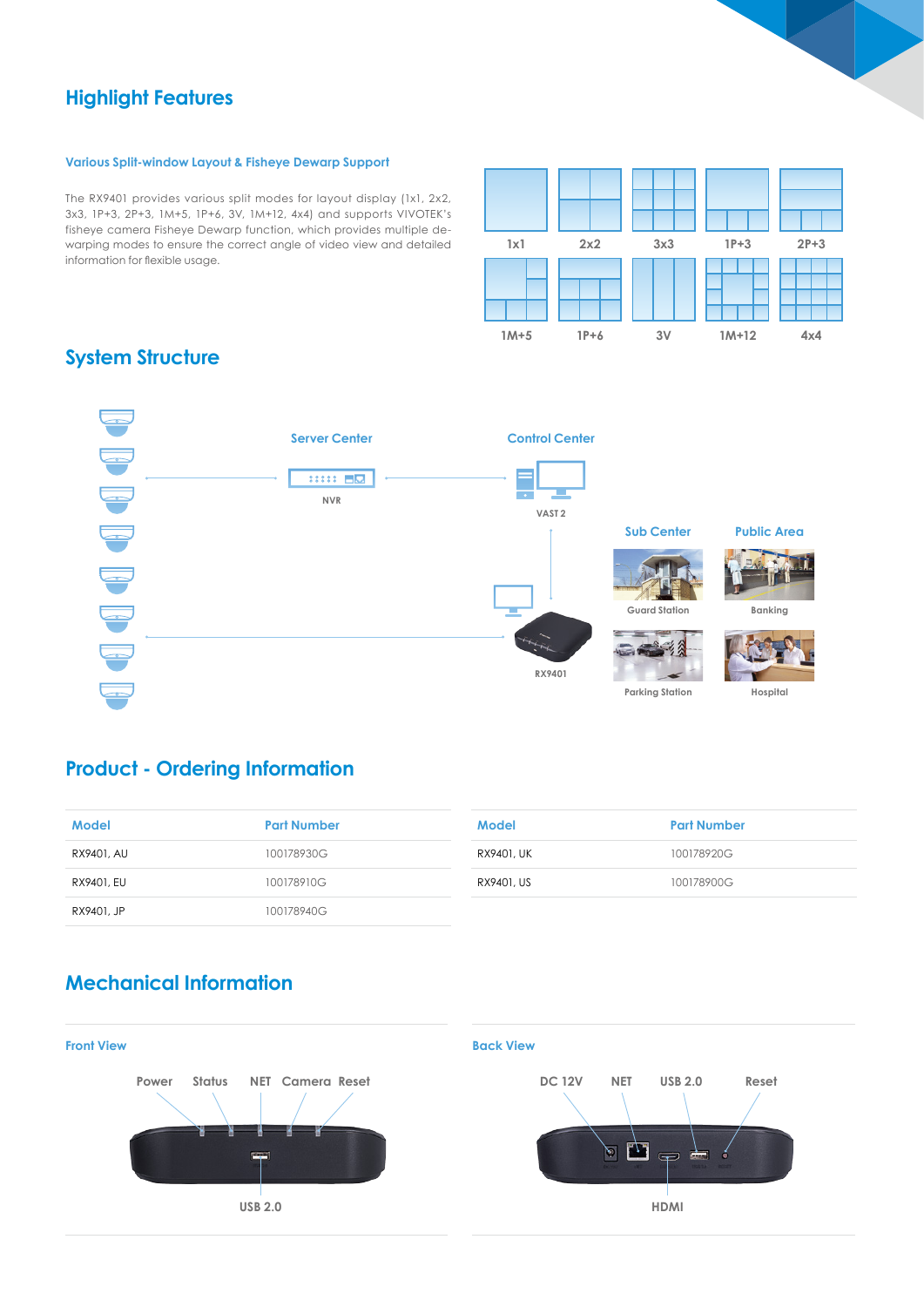# **Technical Specifications**

| <b>Hardware Information</b> |                                                                                                                               |
|-----------------------------|-------------------------------------------------------------------------------------------------------------------------------|
| Model                       | RX9401                                                                                                                        |
| System                      |                                                                                                                               |
| $\circ$ s                   | Embedded Linux                                                                                                                |
| Watchdog                    | Hardware + Software                                                                                                           |
| <b>Power Restoration</b>    | System Restart Automatically after Power<br>Recovery                                                                          |
| <b>Video &amp; Audio</b>    |                                                                                                                               |
| Video Output                | HDMI x1                                                                                                                       |
| Resolution                  | 3840x2160,1920x1080, 1280x720                                                                                                 |
| <b>Graphics Decoder</b>     | Hardware decoding                                                                                                             |
| Decoding Capacity           | H.265/H.264:<br>3840x2160 @ 30 fps (1CH)<br>1920x1080 @ 120 fps (4CH)<br>1280x720 @ 270 fps (9CH)<br>720x480 @ 480 fps (16CH) |
| Camera Position             | Change the viewcell position on the Live<br>View screens                                                                      |
| <b>External Interface</b>   |                                                                                                                               |
| <b>USB</b> Interface        | Front: 1 (USB 2.0)<br>Back: 1 (USB 2.0)                                                                                       |
| Audio                       | <b>HDMI Audio Output</b>                                                                                                      |
| <b>Network</b>              |                                                                                                                               |
| Network Interface           | 10/100Mbps Ethernet (RJ-45) x 1                                                                                               |
| Protocols                   | IPv4, TCP/IP, HTTP, HTTPS, UPnP, RTSP/RTP/<br>RTCP, SMTP, DHCP, NTP, DNS, IP Filter                                           |
| <b>Power</b>                |                                                                                                                               |
| Power Input                 | DC 12V 1.5A                                                                                                                   |
| Power Consumption           | Max. 9.24 W                                                                                                                   |
| <b>LED Indicator</b>        |                                                                                                                               |
| <b>LED</b> Indicator        | Power, Status, NET, Camera, Reset                                                                                             |
| <b>Mechanic</b>             |                                                                                                                               |
| Form Factor                 | Mini                                                                                                                          |
| Operation Buttons           | Reset (Back)                                                                                                                  |
| <b>Dimensions</b>           | 198 (W) x 200 (D) x 47 (H) mm                                                                                                 |
| Weight                      | 530 g                                                                                                                         |
| Operating Temperature       | $0^{\circ}$ C ~ 40°C (32°F ~ 104°F)                                                                                           |
| Humidity                    | $0 - 95%$                                                                                                                     |
| General                     |                                                                                                                               |
| Safety Certifications       | CE, LVD, FCC, VCCI, C-Tick                                                                                                    |
| Warranty                    | 36 months                                                                                                                     |

| <b>Client PC Requirements</b> |                                                    |
|-------------------------------|----------------------------------------------------|
| Operating System              | Microsoft Windows OS.<br>XP/Vista/7/8/10/2008/2012 |
| CPU                           | Intel Celeron or above                             |
| Memory                        | 2 GB or above                                      |
| Ethernet                      | 10/100Mbps                                         |
| Display Resolution            | 1024x768 pixels or above                           |
| Web Browser                   | Internet Explorer 10 (32 bit) or above             |
| Software AP                   | Shepherd, VAST 2                                   |
| <b>Accessories</b>            |                                                    |
| Others                        | Power adaptor, QIG, 1 x USB Mouse                  |
|                               |                                                    |

**Dimensions**



# 200 mm

#### **Software Information**

#### **LiveView (Local Display)**

| <b>Stream Application</b>  | Constant/Auto Adaptive Stream                                                                                                  |
|----------------------------|--------------------------------------------------------------------------------------------------------------------------------|
| LiveView Display           | 16 Channels<br>Multiple Layout Display:<br>1x1, 2x2, 3x3, 1P+3, 2P+3, 1M+5, 1P+6, 3V,<br>$1M+12.4x4$                           |
| <b>Monitor Enhancement</b> | OSD Display (NVR), OSD Display (Camera),<br>Camera Information, Aspect Ratio, Fisheye<br>Dewarp (10, 1P, 1R, 103R, 1P3R, 108R) |
| PTZ Control                | Panel Control/Joystick                                                                                                         |
| <b>PTZ Operation</b>       | Direction Control, Home, Iris, Preset, Patrol<br>(Group), PiP Control                                                          |
| <b>Backup</b>              |                                                                                                                                |
|                            |                                                                                                                                |
| Manual                     | USB Dongle (FAT Format)                                                                                                        |
| <b>System</b>              |                                                                                                                                |
| User Management            | User Account: 16<br>User Account Time Limit: 10 mins<br>User Level: Administrator                                              |
| <b>Date&amp;Time</b>       | Time Zone, Manual, Automatic Sync NTP,<br>Daylight Saving Time                                                                 |
| Firmware                   | Manual upgrade                                                                                                                 |
| Restore Default            | Supported                                                                                                                      |